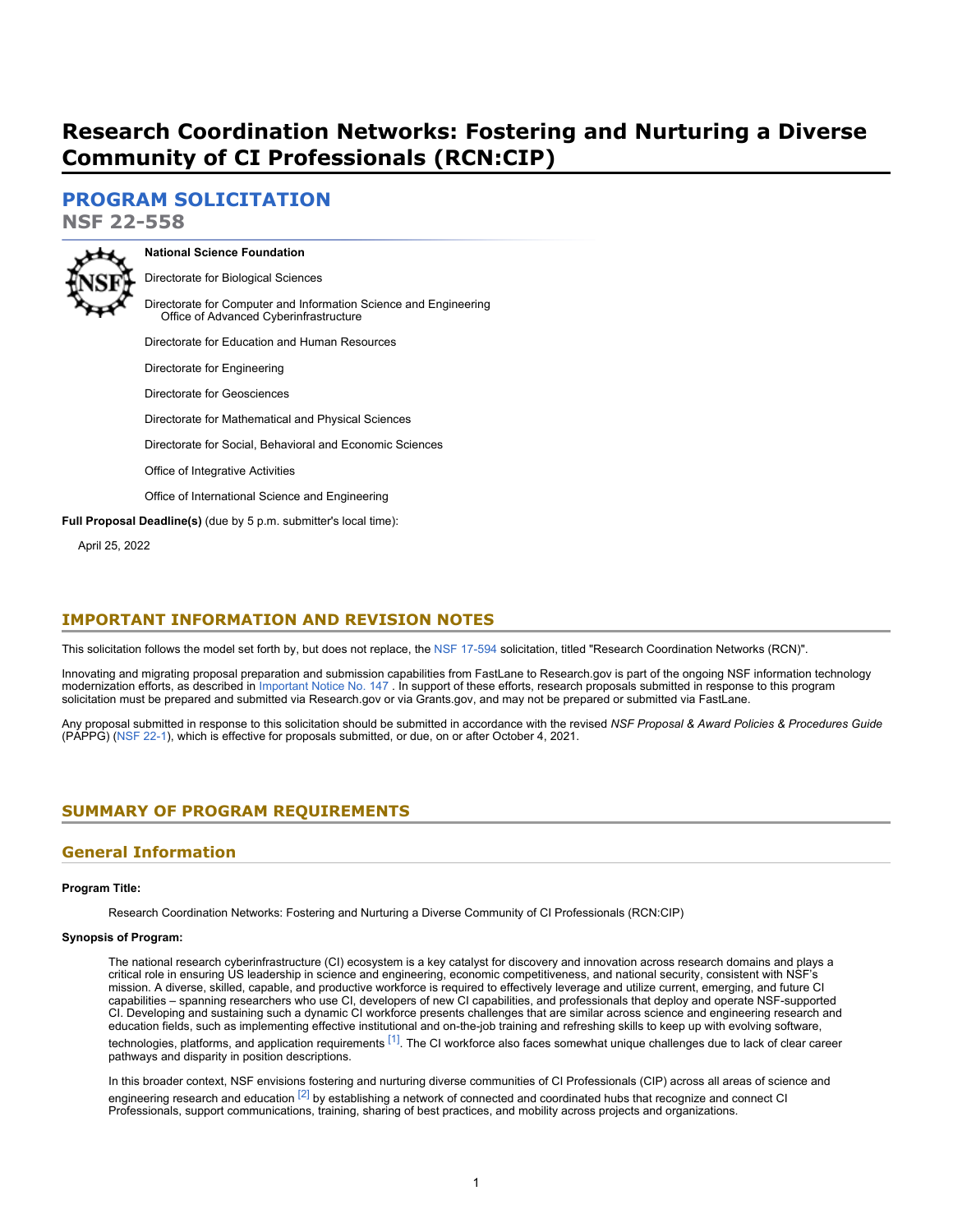To establish this network for all stakeholders of the CI workforce, NSF will support a set of Research Coordination Networks (RCN) to advance CI Professionals communities through transformative and/or new approaches for fostering, nurturing, expanding, and sustaining such communities. The RCN:CIP projects are intended to:

- 1. foster exchange and community development among CI Professionals;
- 2. share experience on sustaining and retaining CI Professionals;
- 3. raise the awareness and importance of CI Professionals in academia, and convey the information to academic leaders on their career development;
- 4. communicate opportunities for, and importance of, CI Professionals' collaboration with research and engineering groups;
- 5. advance best practices for recruiting and developing CI expertise at all levels;
- 6. explore mutually beneficial partnerships across the different stakeholders in academia, government, non-profits, and industry; and
- 7. explore the establishment and sustainability of a network of hubs over the longer term, including governance and coordination among these hubs.

The RCN:CIP will engage CI Professionals from across the NSF research and education community and will also include representatives from university leadership (e.g., Vice Presidents for Research) and industry. The RCN must maintain a website for dissemination of RCN information, including opportunities for participation. The RCN may be regional, focused on specific research disciplines, or a combination. A key goal, and metric of success, of the RCN investments will be broadening participation. Broad inclusion of minorities and underrepresented communities will be particularly important. RCNs focused on these communities, and/or well-suited opportunities for such institutions to open career paths for such individuals, are encouraged. Geographic diversity is an important consideration and proposals led by institutions in EPSCoR jurisdictions are encouraged. In addition, participation by key organizations and societies (such as ACM – Association for Computing Machinery, CASC - Coalition for Academic Scientific Computation, and CRA – Computing Research Association) will be important and is also encouraged.

NSF expects the RCN:CIP awardees to coordinate their efforts and activities, for instance through joint workshops and knowledge sharing, towards the goal of defining and establishing an interconnected network of hubs with a common set of high-level objectives and overall outcomes. RCN:CIP will be expected to implement a range of measures to demonstrate progress, efficacy, and improvements.

#### **It is required that prospective PIs contact the RCN:CIP Program Officer(s) to ascertain if the focus and budget of their proposed RCN is appropriate for this solicitation.**

#### References

<span id="page-1-0"></span>[1] *Building the research innovation workforce: a workshop to identify new insights and directions to advance the research computing community*, [https://www.rcac.purdue.edu/ciworkforce2020](https://www.nsf.gov/cgi-bin/goodbye?https://www.rcac.purdue.edu/ciworkforce2020)

[2] Transforming Science Through Cyberinfrastructure: NSF's Blueprint for a National Cyberinfrastructure Ecosystem for Science and Engineering in the 21st Century: *Blueprint for Cyberinfrastructure Leaning and Workforce Development*, <https://www.nsf.gov/cise/oac/vision/blueprint-2019/CI-LWD.pdf>

#### <span id="page-1-1"></span>**Cognizant Program Officer(s):**

*Please note that the following information is current at the time of publishing. See program website for any updates to the points of contact.*

- Bogdan Mihaila, telephone: (703) 292-8235, email: [bmihaila@nsf.gov](mailto:bmihaila@nsf.gov)
- Alan Sussman, telephone: (703) 292-7563, email: [alasussm@nsf.gov](mailto:alasussm@nsf.gov)
- Thomas Gulbransen, telephone: (703) 292-4211, email: [tgulbran@nsf.gov](mailto:tgulbran@nsf.gov)

#### **Applicable Catalog of Federal Domestic Assistance (CFDA) Number(s):**

- 47.041 --- Engineering
- 47.049 --- Mathematical and Physical Sciences
- 47.050 --- Geosciences
- 47.070 --- Computer and Information Science and Engineering
- 47.074 --- Biological Sciences
- 47.075 --- Social Behavioral and Economic Sciences
- 47.076 --- Education and Human Resources
- 47.079 --- Office of International Science and Engineering
- 47.083 --- Office of Integrative Activities (OIA)

### **Award Information**

**Anticipated Type of Award:** Standard Grant or Continuing Grant

#### **Estimated Number of Awards:** 5

Estimated program budget, number of awards and average award size/duration are subject to the availability of funds and the quality of proposals received. A RCN:CIP award is expected to be at the level of \$100,000 – \$200,000 per year with a duration of up to five years. Up to five awards are expected in FY 2022 depending upon the availability of funds and the quality of proposals received.

#### **Anticipated Funding Amount:** \$2,500,000 to \$5,000,000

A total RCN:CIP award for five years must lie in the range of \$500,000 to \$1,000,000, with \$100,000 – \$200,000 in FY 2022.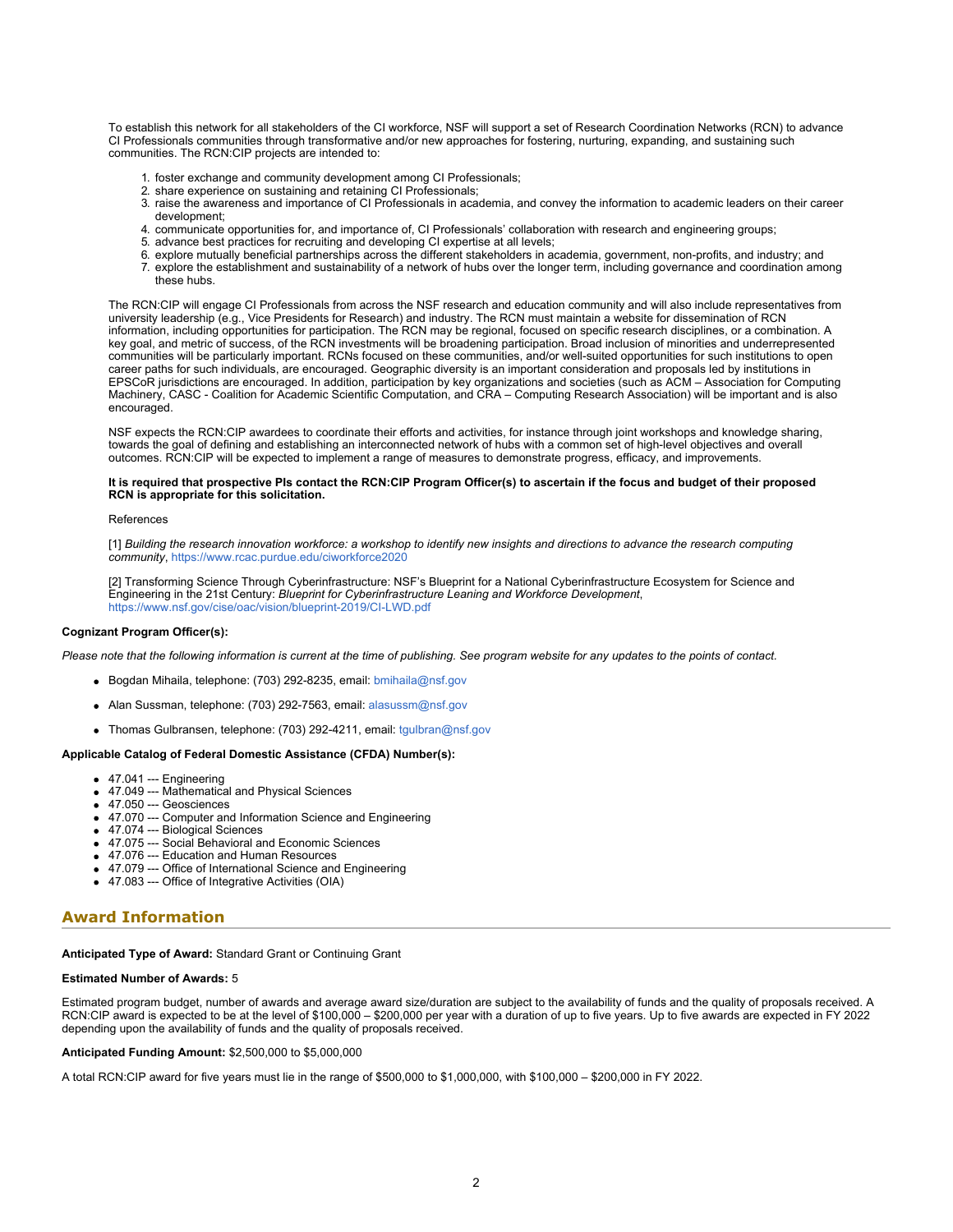# **Eligibility Information**

#### **Who May Submit Proposals:**

Proposals may only be submitted by the following:

- Institutions of Higher Education (IHEs) Two- and four-year IHEs (including community colleges) accredited in, and having a campus located in the US, acting on behalf of their faculty members. Special Instructions for International Branch Campuses of US IHEs: If the proposal includes funding to be provided to an international branch campus of a US institution of higher education (including through use of subawards and consultant arrangements), the proposer must explain the benefit(s) to the project of performance at the international branch campus, and justify why the project activities cannot be performed at the US campus.
- Non-profit, non-academic organizations: Independent museums, observatories, research labs, professional societies and similar organizations in the U.S. associated with educational or research activities.

#### **Who May Serve as PI:**

There are no restrictions or limits.

#### **Limit on Number of Proposals per Organization:**

There are no restrictions or limits.

#### **Limit on Number of Proposals per PI or co-PI:**

There are no restrictions or limits.

### **Proposal Preparation and Submission Instructions**

#### **A. Proposal Preparation Instructions**

- **Letters of Intent:** Not required
- **Preliminary Proposal Submission:** Not required
- **Full Proposals:**
	- Full Proposals submitted via Research.gov: *NSF Proposal and Award Policies and Procedures Guide* (PAPPG) guidelines apply. The complete text of the PAPPG is available electronically on the NSF website at: [https://www.nsf.gov/publications/pub\\_summ.jsp?](https://www.nsf.gov/publications/pub_summ.jsp?ods_key=pappg) [ods\\_key=pappg.](https://www.nsf.gov/publications/pub_summ.jsp?ods_key=pappg)
	- Full Proposals submitted via Grants.gov: *NSF Grants.gov Application Guide: A Guide for the Preparation and Submission of NSF Applications via Grants.gov* guidelines apply (Note: The *NSF Grants.gov Application Guide* is available on the Grants.gov website and on the NSF website at: [https://www.nsf.gov/publications/pub\\_summ.jsp?ods\\_key=grantsgovguide](https://www.nsf.gov/publications/pub_summ.jsp?ods_key=grantsgovguide)).

#### **B. Budgetary Information**

**Cost Sharing Requirements:**

Inclusion of voluntary committed cost sharing is prohibited.

**Indirect Cost (F&A) Limitations:**

Not Applicable

**Other Budgetary Limitations:**

Other budgetary limitations apply. Please see the full text of this solicitation for further information.

#### **C. Due Dates**

**Full Proposal Deadline(s)** (due by 5 p.m. submitter's local time):

April 25, 2022

### **Proposal Review Information Criteria**

#### **Merit Review Criteria:**

National Science Board approved criteria. Additional merit review criteria apply. Please see the full text of this solicitation for further information.

# **Award Administration Information**

#### **Award Conditions:**

Standard NSF award conditions apply.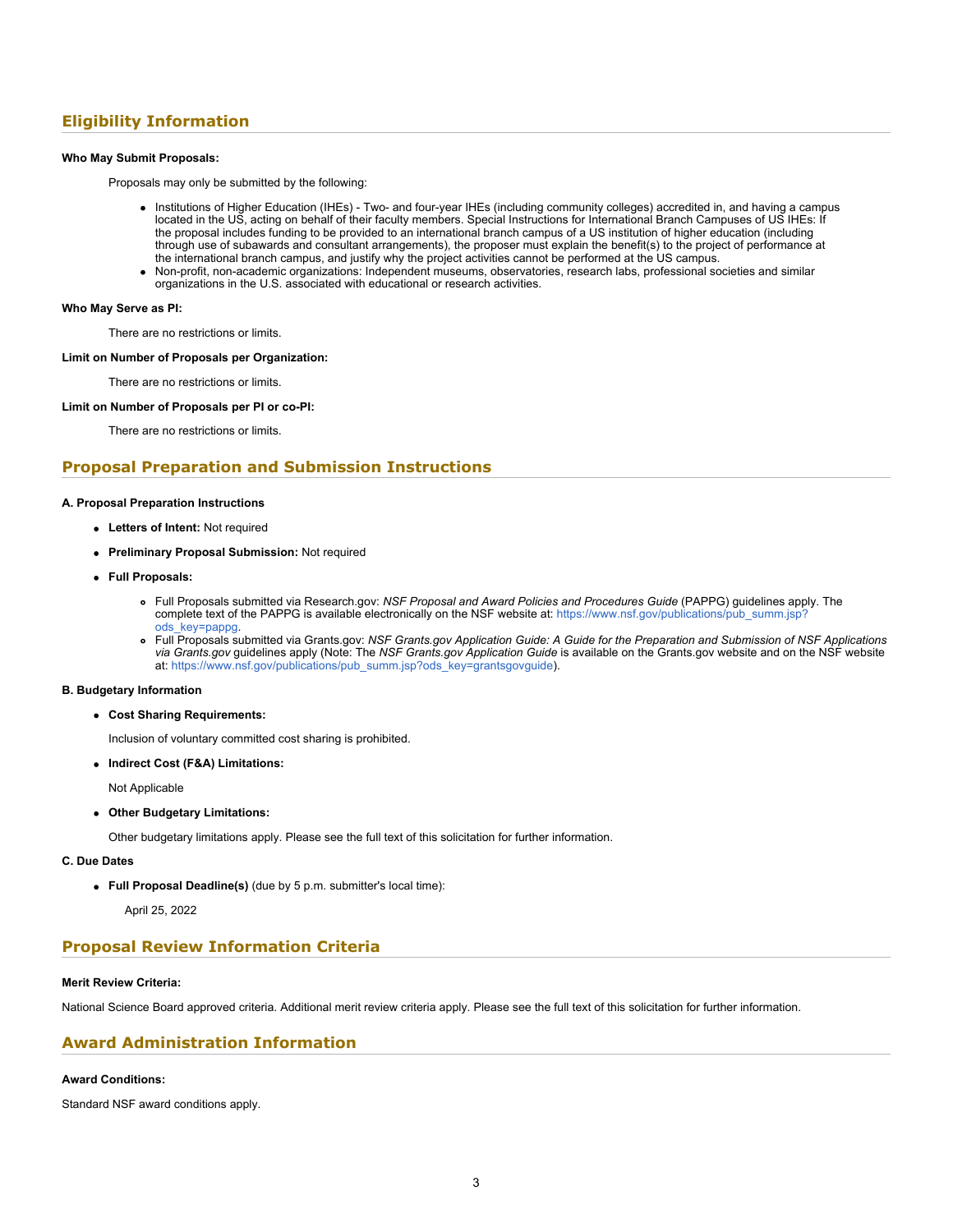#### **Reporting Requirements:**

Standard NSF reporting requirements apply.

### <span id="page-3-0"></span>**TABLE OF CONTENTS**

**[Summary of Program Requirements](#page-0-0)**

- I. **[Introduction](#page-3-1)**
- II. **[Program Description](#page-3-2)**
- III. **[Award Information](#page-4-0)**
- IV. **[Eligibility Information](#page-4-1)**
- V. **[Proposal Preparation and Submission Instructions](#page-5-0)**
	- A. [Proposal Preparation Instructions](#page-5-0)
		- B. [Budgetary Information](#page-6-0)
		- C. [Due Dates](#page-6-1)
- D. [Research.gov/Grants.gov Requirements](#page-6-2)
- VI. **[NSF Proposal Processing and Review Procedures](#page-7-0)**
	- A. [Merit Review Principles and Criteria](#page-7-1)
	- B. [Review and Selection Process](#page-8-0)
- VII. **[Award Administration Information](#page-9-0)**
	- A. [Notification of the Award](#page-9-1)
	- B. [Award Conditions](#page-9-2)
	- C. [Reporting Requirements](#page-9-3)
- VIII. **[Agency Contacts](#page-9-4)**
- IX. **[Other Information](#page-10-0)**

### <span id="page-3-1"></span>**I. INTRODUCTION**

The national research cyberinfrastructure (CI) has become critical to computational and data intensive research across all of science and engineering (S&E) in the 21<sup>st</sup> century. NSF has shared a vision  $^{[2]}$  that calls for the broader availability and innovative use of an agile, integrated, robust, trustworthy, and sustainable CI ecosystem that can drive new thinking and transformative discoveries in all areas of S&E research and education. In that context, NSF emphasizes the importance of CI learning and workforce development (LWD) activities that span all relevant communities as well as their institutions. Fostering and nurturing a diverse, recognized, and skilled CI workforce is critical to accelerate and amplify the transformative impact of CI across all S&E research and education fields.

NSF recognizes the multifaceted nature of increasing the sustainability of CI Professional communities, that include research CI and professional staff who deploy, manage, and support the effective use of research CI. The broad CI Professional community includes the information technology professionals, scientists, and engineers who work closely with computational and data-enabled scientific and engineering researchers at colleges and universities, supercomputing and other centers, and research laboratories. Examples of CI Professionals include CI system administrators, CI research support staff, CI research software engineers, and CI facilitators, and may also include computational research scientists and engineers and non-tenure-track faculty. CI Professionals provide a broad spectrum of skills and expertise to the scientific and engineering research enterprise, whether for a single research project or a set of research projects, for a single department or campus or across multiple departments and campuses, or for a single scientific discipline or across multiple disciplines.

NSF encourages the self-organization of sustainable communities of CI Professionals through regional or discipline-centered collaborative networks. Following the well-established exemplar model set forth by the [Research Coordination Network \(RCN\) program](https://www.nsf.gov/funding/pgm_summ.jsp?pims_id=11691), NSF seeks to advance the CI Professional communities' sustainability via interdependence, mutual interests, and shared value propositions.

### <span id="page-3-2"></span>**II. PROGRAM DESCRIPTION**

Support will be provided for groups of investigators to communicate and coordinate their efforts across disciplinary, organizational, institutional, geographical, and/or international boundaries. The objectives are to facilitate open communication and exchange of information and resources; to integrate research, education, and/or cyberinfrastructure activities of scientists, educators, and engineers working independently on topics with common interests; to nurture clearer recognition and a sense of community among the CI ecosystem's young scientists, educators, and engineers; and to minimize isolation and maximize cooperation so as to eliminate unnecessary duplication of efforts.

RCN:CIP proposals should focus on RCN goals and CI workforce challenges in a manner that balances social, technical, and institutional considerations to achieve well-connected, inclusive, vibrant, and sustainable communities that demonstrably advance science or engineering research. Proposals are expected, where applicable, to leverage ongoing NSF program investments in CI LWD. Similarly, proposals may highlight efforts to identify, and/or fill topical or geographical gaps in CI workforce LWD activities either topically or geographically. Consideration will be given to all well-justified, integrative proposals aiming to develop communities of CI expertise which will advance CI-driven research in a field or combination of fields under the purview of the NSF directorates and offices, or interdisciplinary networks that cross between directorates.

**RCN:CIP proposals can be up to 5 years in duration with total budgets between \$500,000 and \$1,000,000**. Investigators are required to contact the cognizant Program Officer(s) to discuss suitability of an RCN idea prior to submitting a proposal.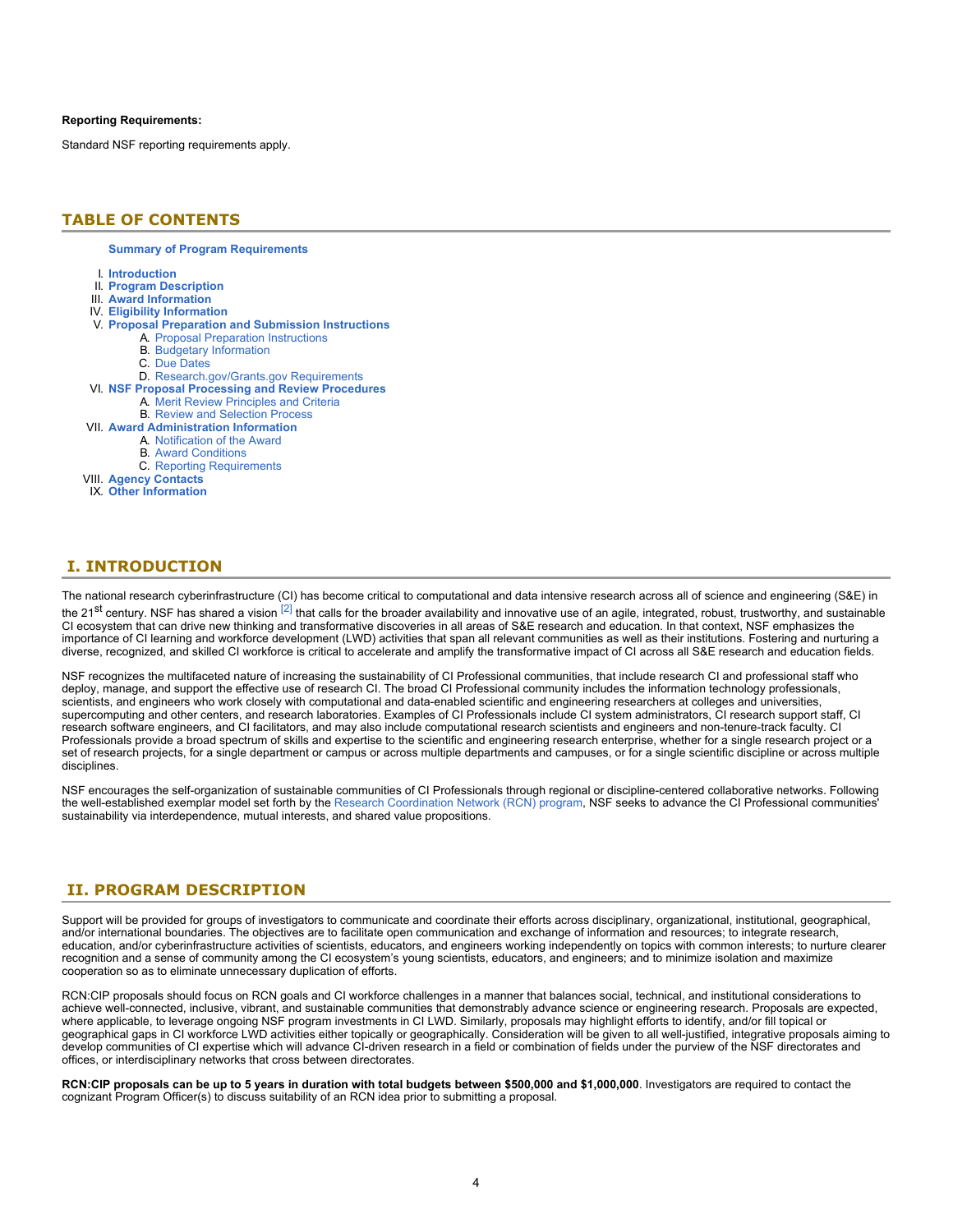#### **All RCN:CIP proposals must conform to the following guidance items:**

- 1. *Topic/focus of CIP coordination*. RCN:CIP proposals should identify a clear theme as the focus of its activities. Proposals should spell out the theoretical and/or methodological foundations of the network's proposed activities, and should specify what questions will be addressed, what activities will be undertaken, what groups of investigators will be brought together in novel ways, what products will be generated by network activities, and how information about the network and opportunities to participate will be disseminated and gathered. The proposal should also outline the expected benefits of the network's activities in moving a field forward and the implications for the broader community of researchers and educators.
- 2. *Principal investigator (PI)*. Although research coordination networks are expected to involve investigators from multiple sites, a single organization must serve as the submitting organization for each proposal. Of the two types of collaborative proposal formats described in the *Proposal and Award Policies and Procedures Guide (PAPPG)*, this solicitation allows only a single proposal submission with subawards administered by that lead organization. The PI is the designated contact person for the project and is expected to provide leadership in fully coordinating and integrating the activities of the network. Strong, central leadership and clear lines of responsibility are essential for successful networking.
- 3. *Steering committee*. Members of the steering committee will be network participants who assume key roles in the leadership and/or management of the project. The steering committee should be representative of the communities of participants that will be brought together through the RCN:CIP award, and who will recommend approaches to community governance in the future. It must include all co-PIs, if any are listed on the cover page of the proposal, and any other senior personnel, including any foreign collaborators involved as leaders or otherwise considered senior personnel. **Therefore, the steering committee constitutes all the senior personnel for the RCN:CIP proposal.** The name and home organization of each steering committee member should be listed in the project summary. As these individuals are all senior personnel, their Biographical Sketches and Current and Pending Support statements must be included in the appropriate sections of the proposal.
- 4. *Network participants*. The size of a network is expected to vary depending on the theme and the needs of the proposed activity. The network may be regional, national, or international. It is expected that a proposed network will involve investigators from organizations well-suited to achieve diversity, equity, and inclusion goals. The inclusion of new researchers, post-docs, graduate students, and undergraduates is encouraged. Specific efforts to increase participation of underrepresented groups (women, underrepresented minorities, and persons with disabilities) should be included. In the proposal, an initial network of likely participants should be identified. However, there should be clearly developed mechanisms to maintain openness, ensure access, and actively promote participation by interested parties outside of the initial participants in the proposed network.
- 5. *Coordination and management*. The proposal should include a clearly defined management plan. The plan should include a description of the specific roles and responsibilities of the PI and the steering committee. Mechanisms for allocating funds, such as support for the work of a steering committee, should be clearly articulated. The plan should include provisions for flexibility to allow the structure of the steering committee and participant group to change over time as membership and the network's foci evolve.
- 6. *Measures of Success*. Given the complex nature of the advanced CI ecosystem, its spectrum of participants, prospective members, and stakeholder institutions, a wide variety of methods can be applied to demonstrate progress and effectiveness in developing the RCN:CIP. Metrics for workforce involvement will require clear definitions and comparative baselines. Measures of communities' status and progress regarding technical readiness will likely depend on innovative methods to coherently represent requisite skills. Ability to measure progress advancing S&E research will depend heavily on value propositions to connect CI Professionals' unique contributions with research outcomes. Sustainability measures ought to reflect both resources needed, and sources thereof, to maintain the community, as well as indicators of the value provided to researchers and institutional sponsors.
- 7. *Information and material sharing*. The goals of this program are to promote effective communication and to enhance opportunities for collaboration. Proposers are expected to develop and present a clearly delineated understanding of individual member's rights to ideas, information, data and materials produced as a result of the award that is consistent with the goals of the program. Infrastructure plans to support the communication and collaboration should be described. When the proposed activity involves generation of community resources such as databases or unique materials, a plan for their timely release and the mechanism of sharing beyond the membership of the RCN:CIP must be described in the Data Management Plan, a required Supplementary Document. In addition, a plan for long-term maintenance of such resources should be described without assuming continued support from NSF.
- 8. *International participation*. NSF encourages international collaboration, and we anticipate that many RCN:CIP projects will include participants, including steering committee members, from outside the US. International collaborations should clearly strengthen the proposed project activities. As NSF funding predominantly supports participation by US participants, network participants from institutions outside the US are encouraged to seek support from their respective funding organizations. NSF funds may not be used to support the expenses of the international scientists and students at their home organization. For RCN:CIP projects that involve international partners, NSF funds may be used for the following:
	- Travel expenses for US scientists and students participating in exchange visits integral to the RCN:CIP project;
	- RCN-related expenses for international partners to participate in networking activities while in the US; and
	- RCN-related expenses for US participants to conduct networking activities in the international partner's home laboratory.

### <span id="page-4-0"></span>**III. AWARD INFORMATION**

Estimated program budget, number of awards and average award size/duration are subject to the availability of funds and the quality of proposals received . A total award for five years must lie in the range of \$500,000 to \$1,000,000. Up to five awards are expected in FY 2022 depending upon the availability of funds and the quality of proposals received.

### <span id="page-4-1"></span>**IV. ELIGIBILITY INFORMATION**

#### **Who May Submit Proposals:**

Proposals may only be submitted by the following:

• Institutions of Higher Education (IHEs) - Two- and four-year IHEs (including community colleges) accredited in, and having a campus located in the US, acting on behalf of their faculty members. Special Instructions for International Branch Campuses of US IHEs: If the proposal includes funding to be provided to an international branch campus of a US institution of higher education (including through use of subawards and consultant arrangements), the proposer must explain the benefit(s) to the project of performance at the international branch campus, and justify why the project activities cannot be performed at the US campus.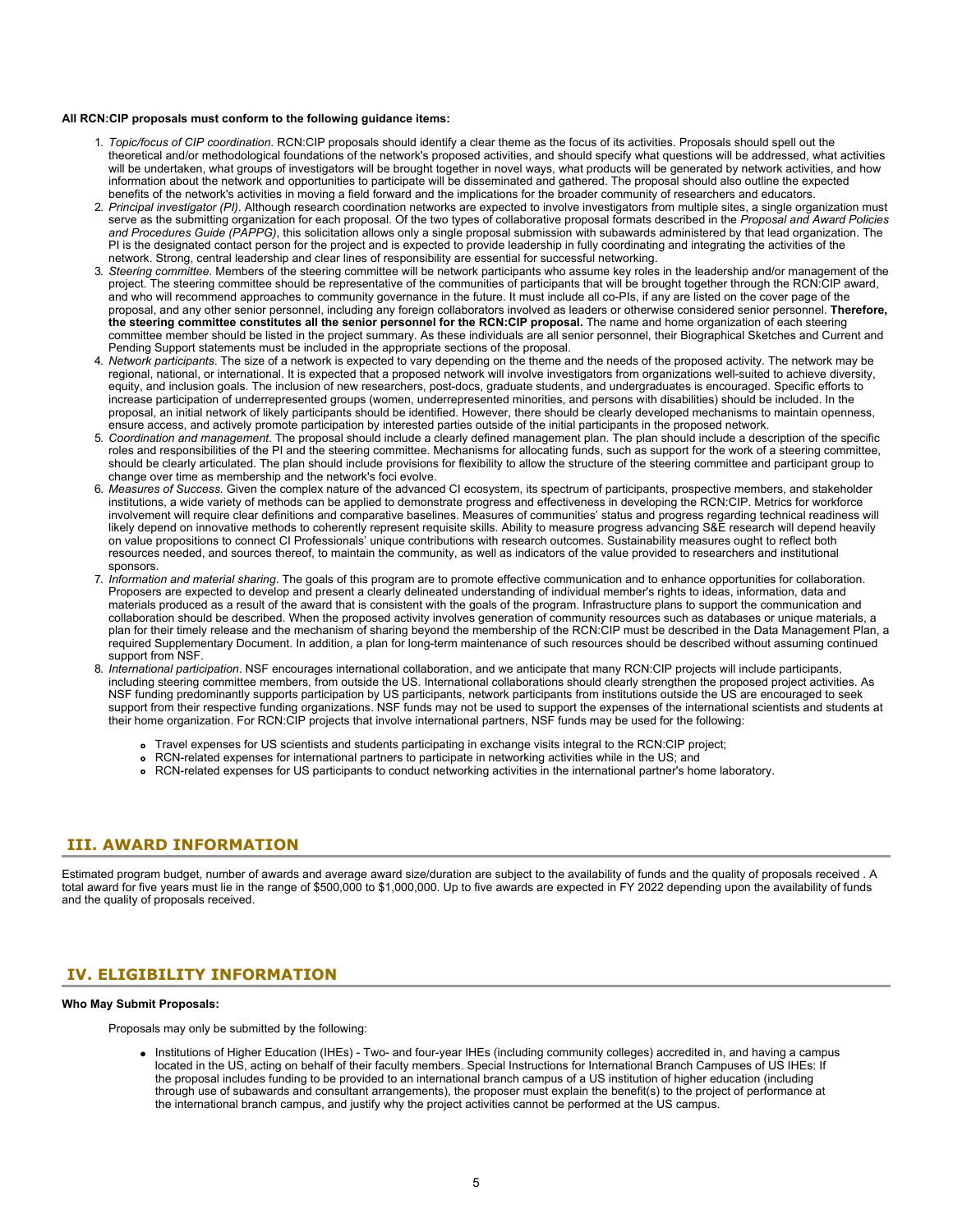Non-profit, non-academic organizations: Independent museums, observatories, research labs, professional societies and similar organizations in the U.S. associated with educational or research activities.

#### **Who May Serve as PI:**

There are no restrictions or limits.

#### **Limit on Number of Proposals per Organization:**

There are no restrictions or limits.

### **Limit on Number of Proposals per PI or co-PI:**

There are no restrictions or limits.

#### **Additional Eligibility Info:**

**Organization Limit:** Although an RCN:CIP is expected to be multi-organizational, a single organization must serve as the lead and all other organizations as subawardees. Organizations ineligible to submit to this program solicitation may not receive subawards. Ineligible organizations can be proposed to contribute to the network; however, their participation is expected to be supported by non-NSF funding sources.

# <span id="page-5-0"></span>**V. PROPOSAL PREPARATION AND SUBMISSION INSTRUCTIONS**

### **A. Proposal Preparation Instructions**

**Full Proposal Preparation Instructions**: Proposers may opt to submit proposals in response to this Program Solicitation via Research.gov or Grants.gov.

- Full Proposals submitted via Research.gov: Proposals submitted in response to this program solicitation should be prepared and submitted in accordance with the general guidelines contained in the *NSF Proposal and Award Policies and Procedures Guide* (PAPPG). The complete text of the PAPPG is available electronically on the NSF website at: [https://www.nsf.gov/publications/pub\\_summ.jsp?ods\\_key=pappg](https://www.nsf.gov/publications/pub_summ.jsp?ods_key=pappg). Paper copies of the PAPPG may be obtained from the NSF Publications Clearinghouse, telephone (703) 292-8134 or by e-mail from [nsfpubs@nsf.gov.](mailto:nsfpubs@nsf.gov) The Prepare New Proposal setup will prompt you for the program solicitation number.
- Full proposals submitted via Grants.gov: Proposals submitted in response to this program solicitation via Grants.gov should be prepared and submitted in accordance with the *NSF Grants.gov Application Guide: A Guide for the Preparation and Submission of NSF Applications via Grants.gov*. The complete text of the *NSF Grants.gov Application Guide* is available on the Grants.gov website and on the NSF website at: [\(https://www.nsf.gov/publications/pub\\_summ.jsp?ods\\_key=grantsgovguide](https://www.nsf.gov/publications/pub_summ.jsp?ods_key=grantsgovguide)). To obtain copies of the Application Guide and Application Forms Package, click on the Apply tab on the Grants.gov site, then click on the Apply Step 1: Download a Grant Application Package and Application Instructions link and enter the funding opportunity number, (the program solicitation number without the NSF prefix) and press the Download Package button. Paper copies of the Grants.gov Application Guide also may be obtained from the NSF Publications Clearinghouse, telephone (703) 292-8134 or by e-mail from [nsfpubs@nsf.gov](mailto:nsfpubs@nsf.gov).

See PAPPG Chapter II.C.2 for guidance on the required sections of a full research proposal submitted to NSF. Please note that the proposal preparation instructions provided in this program solicitation may deviate from the PAPPG instructions.

#### **The following exceptions apply to proposals submitted to this Program:**

- For submissions involving multiple institutions, the proposal must be submitted from only one institution, with funding for participating institutions made through subawards. **Proposals must not be submitted using the separately submitted collaborative proposal mode.** Departure from this format will result in the proposal being returned without review.
- Prospective PIs must consult with a cognizant Program Officer to ascertain that the focus and budget of their proposed RCN:CIP is appropriate for this solicitation and obtain permission to submit a proposal. Email documentation from a cognizant Program Officer confirming approval to submit a proposal must be provided in the Special Information and Supplementary Documentation section of the proposal. Noncompliance with this requirement will result in the proposal being returned without review.

#### **The instructions below supplement the guidelines in the NSF PAPPG or NSF Grants.gov Application Guide.**

### **1. Cover Sheet:**

- **Proposal Title:** A short informative title for the proposed project that begins with "RCN:CIP: " must be provided.
- **International Partners:** If the proposal involves international partners, check the international activities box, and list the countries involved.
- The system allows one PI and at most four co-PIs to be designated for each proposal. If needed, additional lead personnel should be designated as non-co-PI Senior Personnel on the Budget form.

**2. Project Description (maximum 15 pages):** In accordance with the guidance in the PAPPG, all proposals must have a separate section labeled "Broader Impacts". The following exceptions and additional items should be noted.

In addition to describing the RCN:CIP objectives, scientific rationale, specific networking activities, and the special features stated in Section II above, the Project Description should also address aspects of RCN Management, Coordination, and Broadening Diversity, Equity and Inclusion as a part of the 15 pages, as described below. All major organizational collaborations should be described and justified in terms of how each serves the needs or enhances the goals of the network.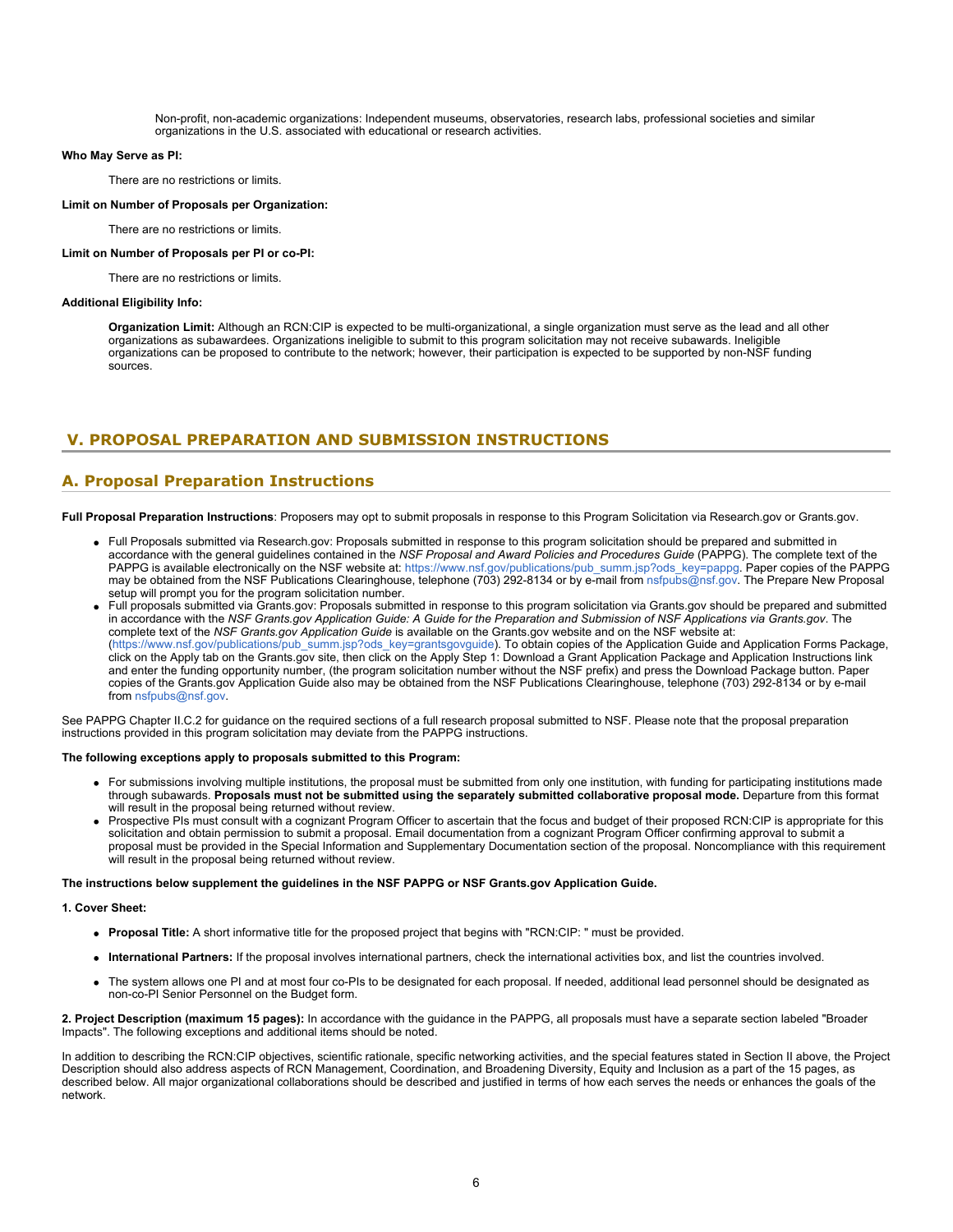- **Management Plan:** Describe plans and procedures for the development and assessment of the proposed activity. Include formal mechanisms to ensure fair and equitable allocation of group resources. Clearly define the responsibilities for leadership and the role of the PI and the steering committee. Delineate the procedures used for the selection of initial network participants, the plans for maintaining an appropriate degree of openness and for continually encouraging the involvement of additional interested parties. Means for self-evaluation of progress toward the network goals should be presented as an important part of the management plan.
- **Coordination Plan:** If the proposed network will interface with an established network or group, or if there is a similar activity being planned or ongoing in other countries, describe the plans for coordination and cooperation among the relevant networks.
- **Broadening Diversity, Equity and Inclusion plan:** A Research Coordination Network is an important opportunity for encouraging the involvement of investigators from underrepresented groups (women, underrepresented minorities, and persons with disabilities), early-career investigators, and investigators located in a diverse range of organizations. Describe (1) a plan to increase participation of members of under-represented groups that is specific to their engagement within the proposed network; (2) a plan to involve investigators at a variety of organizational settings; (3) if applicable, a plan to include new researchers, post-docs, and students; and (4) how the plans for increasing diversity are integrated with the proposed project plan.

**3. Budget:** Provide yearly budgets for the duration of the proposed project. The total budget of the project may not exceed the budget limits described in this solicitation.

- Awardees must participate in annual PI meetings near NSF with travel costs supported by the award. These travel costs must be included in the proposal budget.
- When subawards are involved, yearly budgets are required for each subaward. Research.gov or Grants.gov will generate cumulative budgets for the primary and subaward organizations. A budget justification is required. **Organizations ineligible to submit to this program solicitation may not receive subawards.** Ineligible organizations can be proposed to contribute to the network; however, their participation is expected to be supported by non-NSF funding sources. Allowable costs for international collaboration are described in Section II. Program Description.
- Funds may be requested to promote collaborative activities, such as short visits among member laboratories, exchange visits of students, sharing of unique facilities, establishment of a public web site, network retreats, support of workshops uniquely tied to the network activities, etc. Any well-justified activity that fulfills the goals of the RCN:CIP program will be considered. Funds from this program may not support independent, individual research projects of the participants, nor are they to be used as a mechanism for a mini-grant awarding program.
- Note that funds requested to support activities of the network participants, such as participant travel, materials and supplies for the network projects, and network retreats should be listed as "Participant Support" in the proposed budget and managed by the submitting organization. Please refer to the PAPPG for guidance regarding proposed international travel.

**4. Facilities, Equipment and Other Resources:** In addition to requirements in the PAPPG, this section should outline institutional and other commitments to the RCN, for example, space, faculty and staff positions, capital equipment, access to existing facilities, commitments for collaboration and outreach programs, and other commitments. The description should be narrative in nature and not include any quantifiable financial information.

**5. Supplementary Documentation:** In addition to the requirements in the PAPPG, the following information must be provided. Please note that Research.gov currently can only accept one file for Other Supplementary Documents. If submitting via Research.gov, please combine all documents designated as Other Supplementary Documents into one PDF.

- Email documentation from a RCN:CIP cognizant Program Director confirming concurrence to submit an RCN:CIP proposal must be uploaded as a Supplementary Document entitled "RCN:CIP - Program Director Concurrence Email".
- One-paragraph statement (not to exceed one-half page) from each of the major participants that have been listed as participating senior investigators outlining how they view their role in the RCN. This must be specific and not a general letter of support.
- **Letters of Collaboration:** Letters of support should not be submitted, as they are not a standard component of an NSF proposal. On the other hand, letters of collaboration, limited to stating the intent to collaborate and not containing endorsements or evaluation of the proposed project, are allowed. Letters of collaboration should follow the single-sentence format:

"If the proposal submitted by Dr. [insert the full name of the Principal Investigator] entitled [insert the proposal title] is selected for funding by the NSF, it is my intent to collaborate and/or commit resources as detailed in the Project Description.

Departure from this format may result in the proposal being returned without review. The Project Description should document the need for and nature of collaborations.

# <span id="page-6-0"></span>**B. Budgetary Information**

### **Cost Sharing:**

Inclusion of voluntary committed cost sharing is prohibited.

#### **Other Budgetary Limitations:**

Funds from this program may not support independent, individual research projects of the participants.

A RCN:CIP award is limited to five years in duration. The total five-year proposal budget must lie in the range of \$500,000 to \$1,000,000. The yearly budget must lie in the range of \$100,000 to \$200,000.

# <span id="page-6-1"></span>**C. Due Dates**

**Full Proposal Deadline(s)** (due by 5 p.m. submitter's local time):

April 25, 2022

### <span id="page-6-2"></span>**D. Research.gov/Grants.gov Requirements**

**For Proposals Submitted Via Research.gov:**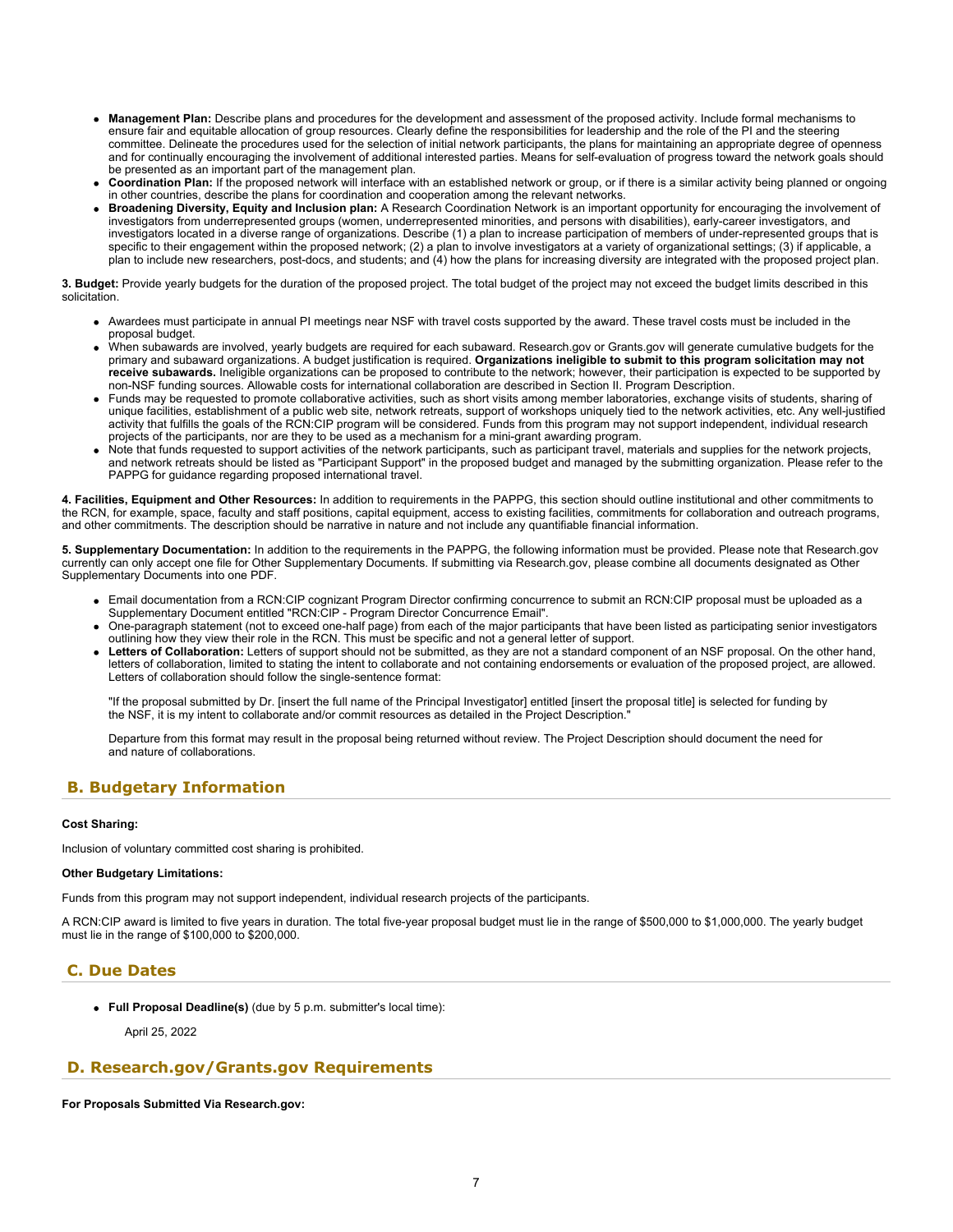#### To prepare and submit a proposal via Research.gov, see detailed technical instructions available at: [https://www.research.gov/research](https://www.research.gov/research-portal/appmanager/base/desktop?_nfpb=true&_pageLabel=research_node_display&_nodePath=/researchGov/Service/Desktop/ProposalPreparationandSubmission.html)[portal/appmanager/base/desktop?](https://www.research.gov/research-portal/appmanager/base/desktop?_nfpb=true&_pageLabel=research_node_display&_nodePath=/researchGov/Service/Desktop/ProposalPreparationandSubmission.html)

[\\_nfpb=true&\\_pageLabel=research\\_node\\_display&\\_nodePath=/researchGov/Service/Desktop/ProposalPreparationandSubmission.html](https://www.research.gov/research-portal/appmanager/base/desktop?_nfpb=true&_pageLabel=research_node_display&_nodePath=/researchGov/Service/Desktop/ProposalPreparationandSubmission.html). For Research.gov user support, call the Research.gov Help Desk at 1-800-673-6188 or e-mail [rgov@nsf.gov](mailto:rgov@nsf.gov). The Research.gov Help Desk answers general technical questions related to the use of the Research.gov system. Specific questions related to this program solicitation should be referred to the NSF program staff contact(s) listed in Section VIII of this funding opportunity.

#### **For Proposals Submitted Via Grants.gov:**

Before using Grants.gov for the first time, each organization must register to create an institutional profile. Once registered, the applicant's organization can then apply for any federal grant on the Grants.gov website. Comprehensive information about using Grants.gov is available on the Grants.gov Applicant Resources webpage:<https://www.grants.gov/web/grants/applicants.html>. In addition, the NSF Grants.gov Application Guide (see link in Section V.A) provides instructions regarding the technical preparation of proposals via Grants.gov. For Grants.gov user support, contact the Grants.gov Contact Center at 1-800-518-4726 or by email: [support@grants.gov.](mailto:support@grants.gov) The Grants.gov Contact Center answers general technical questions related to the use of Grants.gov. Specific questions related to this program solicitation should be referred to the NSF program staff contact(s) listed in Section VIII of this solicitation.

*Submitting the Proposal:* Once all documents have been completed, the Authorized Organizational Representative (AOR) must submit the application to Grants.gov and verify the desired funding opportunity and agency to which the application is submitted. The AOR must then sign and submit the application to Grants.gov. The completed application will be transferred to the NSF FastLane system for further processing.

Proposers that submitted via Research.gov may use Research.gov to verify the status of their submission to NSF. For proposers that submitted via Grants.gov, until an application has been received and validated by NSF, the Authorized Organizational Representative may check the status of an application on Grants.gov. After proposers have received an e-mail notification from NSF, Research.gov should be used to check the status of an application.

### <span id="page-7-0"></span>**VI. NSF PROPOSAL PROCESSING AND REVIEW PROCEDURES**

Proposals received by NSF are assigned to the appropriate NSF program for acknowledgement and, if they meet NSF requirements, for review. All proposals are carefully reviewed by a scientist, engineer, or educator serving as an NSF Program Officer, and usually by three to ten other persons outside NSF either as *ad hoc* reviewers, panelists, or both, who are experts in the particular fields represented by the proposal. These reviewers are selected by Program Officers charged with oversight of the review process. Proposers are invited to suggest names of persons they believe are especially well qualified to review the proposal and/or persons they would prefer not review the proposal. These suggestions may serve as one source in the reviewer selection process at the Program Officer's discretion. Submission of such names, however, is optional. Care is taken to ensure that reviewers have no conflicts of interest with the proposal. In addition, Program Officers may obtain comments from site visits before recommending final action on proposals. Senior NSF staff further review recommendations for awards. A flowchart that depicts the entire NSF proposal and award process (and associated timeline) is included in PAPPG Exhibit III-1.

A comprehensive description of the Foundation's merit review process is available on the NSF website at: [https://www.nsf.gov/bfa/dias/policy/merit\\_review/](https://www.nsf.gov/bfa/dias/policy/merit_review/).

Proposers should also be aware of core strategies that are essential to the fulfillment of NSF's mission, as articulated in *[Building the Future: Investing in](https://www.nsf.gov/publications/pub_summ.jsp?ods_key=nsf18045) [Discovery and Innovation - NSF Strategic Plan for Fiscal Years \(FY\) 2018 – 2022](https://www.nsf.gov/publications/pub_summ.jsp?ods_key=nsf18045)*. These strategies are integrated in the program planning and implementation process, of which proposal review is one part. NSF's mission is particularly well-implemented through the integration of research and education and broadening participation in NSF programs, projects, and activities.

One of the strategic objectives in support of NSF's mission is to foster integration of research and education through the programs, projects, and activities it supports at academic and research institutions. These institutions must recruit, train, and prepare a diverse STEM workforce to advance the frontiers of science and participate in the U.S. technology-based economy. NSF's contribution to the national innovation ecosystem is to provide cutting-edge research under the guidance of the Nation's most creative scientists and engineers. NSF also supports development of a strong science, technology, engineering, and mathematics (STEM) workforce by investing in building the knowledge that informs improvements in STEM teaching and learning.

NSF's mission calls for the broadening of opportunities and expanding participation of groups, institutions, and geographic regions that are underrepresented in STEM disciplines, which is essential to the health and vitality of science and engineering. NSF is committed to this principle of diversity and deems it central to the programs, projects, and activities it considers and supports.

# <span id="page-7-1"></span>**A. Merit Review Principles and Criteria**

The National Science Foundation strives to invest in a robust and diverse portfolio of projects that creates new knowledge and enables breakthroughs in understanding across all areas of science and engineering research and education. To identify which projects to support, NSF relies on a merit review process that incorporates consideration of both the technical aspects of a proposed project and its potential to contribute more broadly to advancing NSF's mission "to promote the progress of science; to advance the national health, prosperity, and welfare; to secure the national defense; and for other purposes." NSF makes every effort to conduct a fair, competitive, transparent merit review process for the selection of projects.

#### **1. Merit Review Principles**

These principles are to be given due diligence by PIs and organizations when preparing proposals and managing projects, by reviewers when reading and evaluating proposals, and by NSF program staff when determining whether or not to recommend proposals for funding and while overseeing awards. Given that NSF is the primary federal agency charged with nurturing and supporting excellence in basic research and education, the following three principles apply:

- All NSF projects should be of the highest quality and have the potential to advance, if not transform, the frontiers of knowledge.
- NSF projects, in the aggregate, should contribute more broadly to achieving societal goals. These "Broader Impacts" may be accomplished through the research itself, through activities that are directly related to specific research projects, or through activities that are supported by, but are complementary to, the project. The project activities may be based on previously established and/or innovative methods and approaches, but in either case must be well justified.
- Meaningful assessment and evaluation of NSF funded projects should be based on appropriate metrics, keeping in mind the likely correlation between the effect of broader impacts and the resources provided to implement projects. If the size of the activity is limited, evaluation of that activity in isolation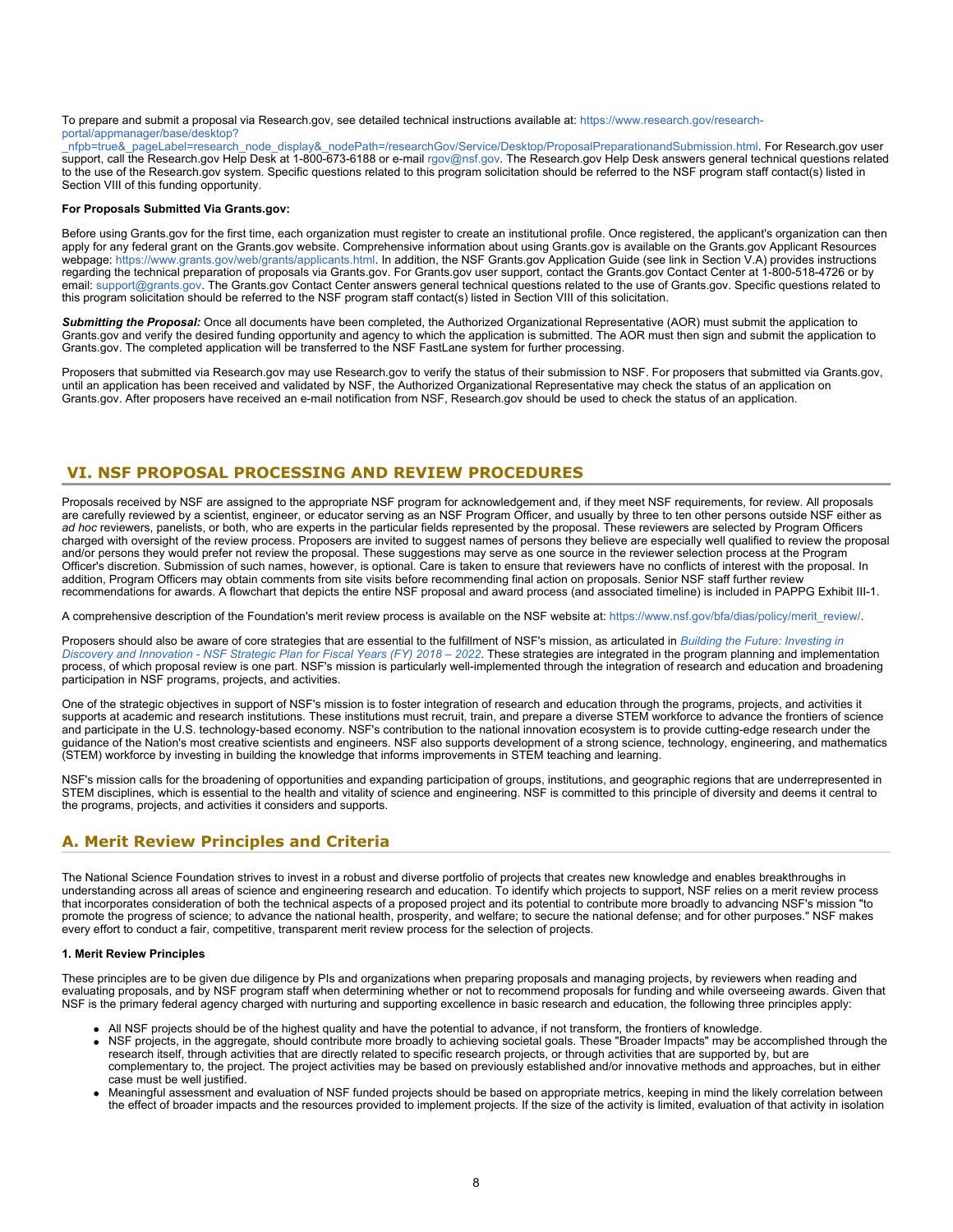is not likely to be meaningful. Thus, assessing the effectiveness of these activities may best be done at a higher, more aggregated, level than the individual project.

With respect to the third principle, even if assessment of Broader Impacts outcomes for particular projects is done at an aggregated level, PIs are expected to be accountable for carrying out the activities described in the funded project. Thus, individual projects should include clearly stated goals, specific descriptions of the activities that the PI intends to do, and a plan in place to document the outputs of those activities.

These three merit review principles provide the basis for the merit review criteria, as well as a context within which the users of the criteria can better understand their intent.

#### **2. Merit Review Criteria**

All NSF proposals are evaluated through use of the two National Science Board approved merit review criteria. In some instances, however, NSF will employ additional criteria as required to highlight the specific objectives of certain programs and activities.

The two merit review criteria are listed below. **Both** criteria are to be given **full consideration** during the review and decision-making processes; each criterion is necessary but neither, by itself, is sufficient. Therefore, proposers must fully address both criteria. (PAPPG Chapter II.C.2.d(i). contains additional information for use by proposers in development of the Project Description section of the proposal). Reviewers are strongly encouraged to review the criteria, including PAPPG Chapter II.C.2.d(i), prior to the review of a proposal.

When evaluating NSF proposals, reviewers will be asked to consider what the proposers want to do, why they want to do it, how they plan to do it, how they will know if they succeed, and what benefits could accrue if the project is successful. These issues apply both to the technical aspects of the proposal and the way in which the project may make broader contributions. To that end, reviewers will be asked to evaluate all proposals against two criteria:

- **Intellectual Merit:** The Intellectual Merit criterion encompasses the potential to advance knowledge; and
- **Broader Impacts:** The Broader Impacts criterion encompasses the potential to benefit society and contribute to the achievement of specific, desired societal outcomes.

The following elements should be considered in the review for both criteria:

- 1. What is the potential for the proposed activity to
	- a. Advance knowledge and understanding within its own field or across different fields (Intellectual Merit); and
	- b. Benefit society or advance desired societal outcomes (Broader Impacts)?
- 2. To what extent do the proposed activities suggest and explore creative, original, or potentially transformative concepts?
- 3. Is the plan for carrying out the proposed activities well-reasoned, well-organized, and based on a sound rationale? Does the plan incorporate a mechanism to assess success?
- 4. How well qualified is the individual, team, or organization to conduct the proposed activities?
- 5. Are there adequate resources available to the PI (either at the home organization or through collaborations) to carry out the proposed activities?

Broader impacts may be accomplished through the research itself, through the activities that are directly related to specific research projects, or through activities that are supported by, but are complementary to, the project. NSF values the advancement of scientific knowledge and activities that contribute to achievement of societally relevant outcomes. Such outcomes include, but are not limited to: full participation of women, persons with disabilities, and other underrepresented groups in science, technology, engineering, and mathematics (STEM); improved STEM education and educator development at any level; increased public scientific literacy and public engagement with science and technology; improved well-being of individuals in society; development of a diverse, globally competitive STEM workforce; increased partnerships between academia, industry, and others; improved national security; increased economic competitiveness of the United States; and enhanced infrastructure for research and education.

Proposers are reminded that reviewers will also be asked to review the Data Management Plan and the Postdoctoral Researcher Mentoring Plan, as appropriate.

### **Additional Solicitation Specific Review Criteria**

- RCN:CIP proposals will be evaluated for their creativity, innovation, and potential to advance CI Professional communities by transforming and/or establishing new approaches for fostering, nurturing, expanding, and sustaining such communities.
- RCN:CIP proposals must establish the infrastructure to foster networks of CI professionals that span groups that do not typically interact, e.g., across different disciplines or campuses. RCN:CIP proposals cannot use resources to fund primary research or to sustain existing networks.
- For all RCN:CIP proposals involving international collaborations, reviewers will consider: mutual benefits; true intellectual collaboration with the foreign partner(s); benefits to be realized from the expertise and specialized skills, facilities, sites and/or resources of the international counterpart; and active engagement of U.S. students and early-career researchers in the RCN:CIP activities.

# <span id="page-8-0"></span>**B. Review and Selection Process**

Proposals submitted in response to this program solicitation will be reviewed by Ad hoc Review and/or Panel Review.

Reviewers will be asked to evaluate proposals using two National Science Board approved merit review criteria and, if applicable, additional program specific criteria. A summary rating and accompanying narrative will generally be completed and submitted by each reviewer and/or panel. The Program Officer assigned to manage the proposal's review will consider the advice of reviewers and will formulate a recommendation.

After scientific, technical and programmatic review and consideration of appropriate factors, the NSF Program Officer recommends to the cognizant Division Director whether the proposal should be declined or recommended for award. NSF strives to be able to tell applicants whether their proposals have been declined or recommended for funding within six months. Large or particularly complex proposals or proposals from new awardees may require additional review and processing time. The time interval begins on the deadline or target date, or receipt date, whichever is later. The interval ends when the Division Director acts upon the Program Officer's recommendation.

After programmatic approval has been obtained, the proposals recommended for funding will be forwarded to the Division of Grants and Agreements for review of business, financial, and policy implications. After an administrative review has occurred, Grants and Agreements Officers perform the processing and issuance of a grant or other agreement. Proposers are cautioned that only a Grants and Agreements Officer may make commitments, obligations or awards on behalf of NSF or authorize the expenditure of funds. No commitment on the part of NSF should be inferred from technical or budgetary discussions with a NSF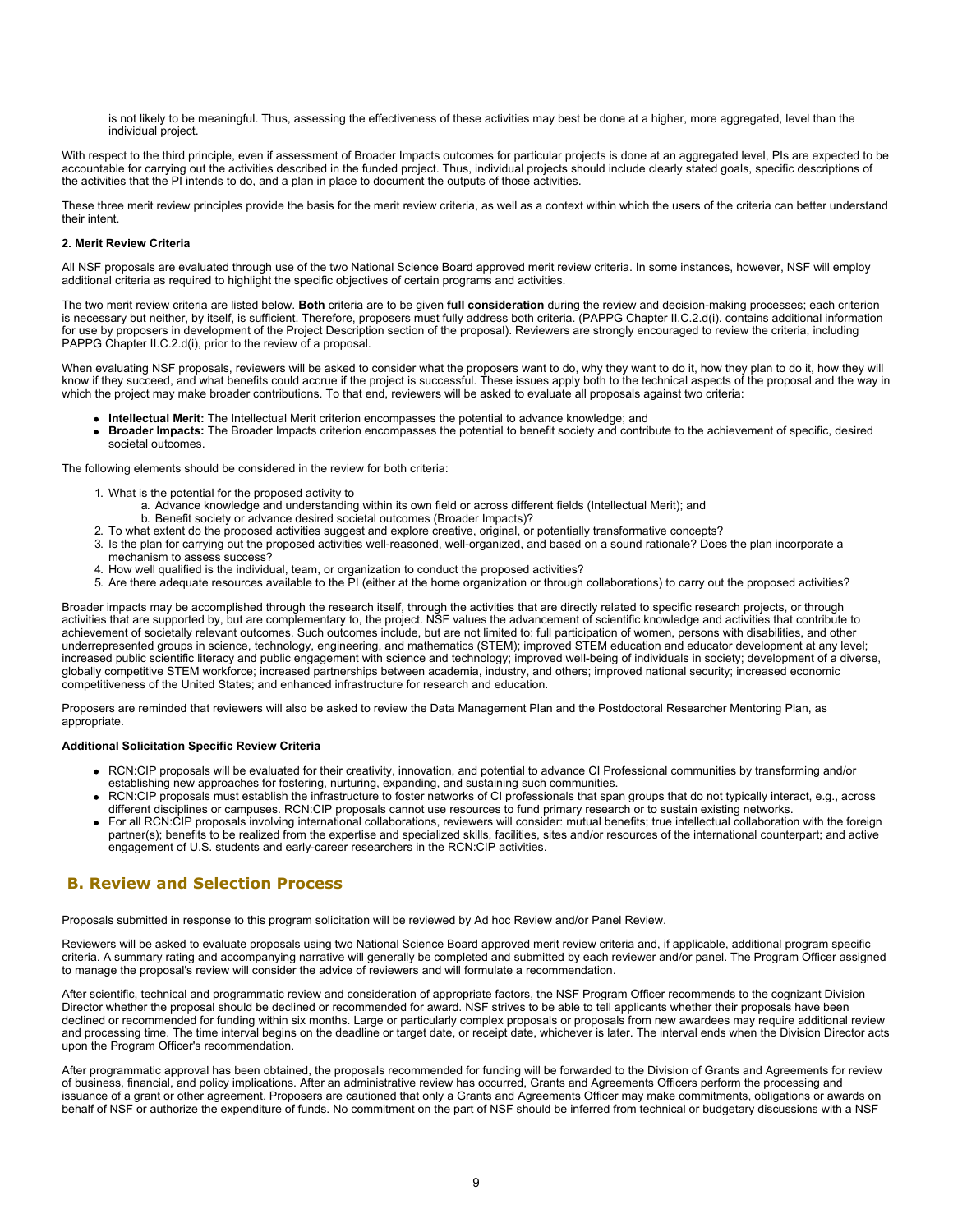Program Officer. A Principal Investigator or organization that makes financial or personnel commitments in the absence of a grant or cooperative agreement signed by the NSF Grants and Agreements Officer does so at their own risk.

Once an award or declination decision has been made, Principal Investigators are provided feedback about their proposals. In all cases, reviews are treated as confidential documents. Verbatim copies of reviews, excluding the names of the reviewers or any reviewer-identifying information, are sent to the Principal Investigator/Project Director by the Program Officer. In addition, the proposer will receive an explanation of the decision to award or decline funding.

# <span id="page-9-0"></span>**VII. AWARD ADMINISTRATION INFORMATION**

# <span id="page-9-1"></span>**A. Notification of the Award**

Notification of the award is made to *the submitting organization* by a Grants Officer in the Division of Grants and Agreements. Organizations whose proposals are declined will be advised as promptly as possible by the cognizant NSF Program administering the program. Verbatim copies of reviews, not including the identity of the reviewer, will be provided automatically to the Principal Investigator. (See Section VI.B. for additional information on the review process.)

# <span id="page-9-2"></span>**B. Award Conditions**

An NSF award consists of: (1) the award notice, which includes any special provisions applicable to the award and any numbered amendments thereto; (2) the budget, which indicates the amounts, by categories of expense, on which NSF has based its support (or otherwise communicates any specific approvals or disapprovals of proposed expenditures); (3) the proposal referenced in the award notice; (4) the applicable award conditions, such as Grant General Conditions (GC-1)\*; or Research Terms and Conditions\* and (5) any announcement or other NSF issuance that may be incorporated by reference in the award notice. Cooperative agreements also are administered in accordance with NSF Cooperative Agreement Financial and Administrative Terms and Conditions (CA-FATC) and the applicable Programmatic Terms and Conditions. NSF awards are electronically signed by an NSF Grants and Agreements Officer and transmitted electronically to the organization via e-mail.

\*These documents may be accessed electronically on NSF's Website at [https://www.nsf.gov/awards/managing/award\\_conditions.jsp?org=NSF](https://www.nsf.gov/awards/managing/award_conditions.jsp?org=NSF). Paper copies may be obtained from the NSF Publications Clearinghouse, telephone (703) 292-8134 or by e-mail from [nsfpubs@nsf.gov.](mailto:nsfpubs@nsf.gov)

More comprehensive information on NSF Award Conditions and other important information on the administration of NSF awards is contained in the NSF *Proposal & Award Policies & Procedures Guide* (PAPPG) Chapter VII, available electronically on the NSF Website at https://www.nsf.gov/publications/pub\_summ.jsp?ods\_key=pappg

# <span id="page-9-3"></span>**C. Reporting Requirements**

For all multi-year grants (including both standard and continuing grants), the Principal Investigator must submit an annual project report to the cognizant Program Officer no later than 90 days prior to the end of the current budget period. (Some programs or awards require submission of more frequent project reports). No later than 120 days following expiration of a grant, the PI also is required to submit a final project report, and a project outcomes report for the general public.

Failure to provide the required annual or final project reports, or the project outcomes report, will delay NSF review and processing of any future funding increments as well as any pending proposals for all identified PIs and co-PIs on a given award. PIs should examine the formats of the required reports in advance to assure availability of required data.

PIs are required to use NSF's electronic project-reporting system, available through Research.gov, for preparation and submission of annual and final project reports. Such reports provide information on accomplishments, project participants (individual and organizational), publications, and other specific products and impacts of the project. Submission of the report via Research.gov constitutes certification by the PI that the contents of the report are accurate and complete. The project outcomes report also must be prepared and submitted using Research.gov. This report serves as a brief summary, prepared specifically for the public, of the nature and outcomes of the project. This report will be posted on the NSF website exactly as it is submitted by the PI.

More comprehensive information on NSF Reporting Requirements and other important information on the administration of NSF awards is contained in the *NSF Proposal & Award Policies & Procedures Guide* (PAPPG) Chapter VII, available electronically on the NSF Website at [https://www.nsf.gov/publications/pub\\_summ.jsp?ods\\_key=pappg.](https://www.nsf.gov/publications/pub_summ.jsp?ods_key=pappg)

# <span id="page-9-4"></span>**VIII. AGENCY CONTACTS**

*Please note that the program contact information is current at the time of publishing. See program website for any updates to the points of contact.*

General inquiries regarding this program should be made to:

- Bogdan Mihaila, telephone: (703) 292-8235, email: [bmihaila@nsf.gov](mailto:bmihaila@nsf.gov)
- Alan Sussman, telephone: (703) 292-7563, email: [alasussm@nsf.gov](mailto:alasussm@nsf.gov)
- Thomas Gulbransen, telephone: (703) 292-4211, email: [tgulbran@nsf.gov](mailto:tgulbran@nsf.gov)

For questions related to the use of FastLane or Research.gov, contact: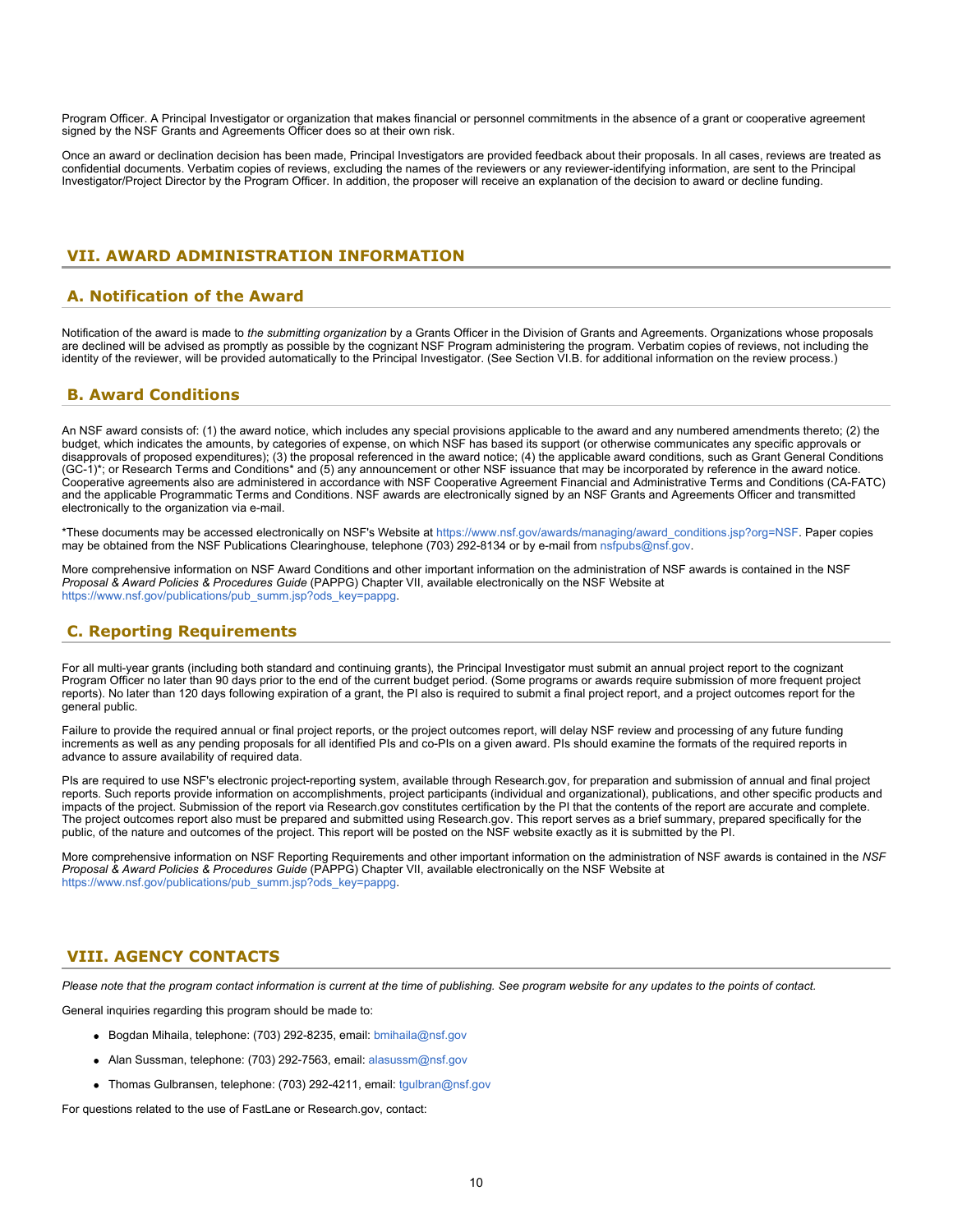- FastLane and Research.gov Help Desk: 1-800-673-6188
- FastLane Help Desk e-mail: [fastlane@nsf.gov](mailto:fastlane@nsf.gov).
- Research.gov Help Desk e-mail: [rgov@nsf.gov](mailto:rgov@nsf.gov)

For questions relating to Grants.gov contact:

Grants.gov Contact Center: If the Authorized Organizational Representatives (AOR) has not received a confirmation message from Grants.gov within 48 hours of submission of application, please contact via telephone: 1-800-518-4726; e-mail: [support@grants.gov](mailto:support@grants.gov).

### <span id="page-10-0"></span>**IX. OTHER INFORMATION**

The NSF website provides the most comprehensive source of information on NSF Directorates (including contact information), programs and funding opportunities. Use of this website by potential proposers is strongly encouraged. In addition, "NSF Update" is an information-delivery system designed to keep potential proposers and other interested parties apprised of new NSF funding opportunities and publications, important changes in proposal and award policies and procedures, and upcoming NSF [Grants Conferences](https://www.nsf.gov/bfa/dias/policy/outreach.jsp). Subscribers are informed through e-mail or the user's Web browser each time new publications are issued that match their identified interests. "NSF Update" also is available on [NSF's website](https://www.nsf.gov/cgi-bin/goodbye?https://public.govdelivery.com/accounts/USNSF/subscriber/new?topic_id=USNSF_179).

Grants.gov provides an additional electronic capability to search for Federal government-wide grant opportunities. NSF funding opportunities may be accessed via this mechanism. Further information on Grants.gov may be obtained at [https://www.grants.gov](https://www.grants.gov/).

# **ABOUT THE NATIONAL SCIENCE FOUNDATION**

The National Science Foundation (NSF) is an independent Federal agency created by the National Science Foundation Act of 1950, as amended (42 USC 1861-75). The Act states the purpose of the NSF is "to promote the progress of science; [and] to advance the national health, prosperity, and welfare by supporting research and education in all fields of science and engineering."

NSF funds research and education in most fields of science and engineering. It does this through grants and cooperative agreements to more than 2,000 colleges, universities, K-12 school systems, businesses, informal science organizations and other research organizations throughout the US. The Foundation accounts for about one-fourth of Federal support to academic institutions for basic research.

NSF receives approximately 55,000 proposals each year for research, education and training projects, of which approximately 11,000 are funded. In addition, the Foundation receives several thousand applications for graduate and postdoctoral fellowships. The agency operates no laboratories itself but does support National Research Centers, user facilities, certain oceanographic vessels and Arctic and Antarctic research stations. The Foundation also supports cooperative research between universities and industry, US participation in international scientific and engineering efforts, and educational activities at every academic level.

*Facilitation Awards for Scientists and Engineers with Disabilities* (FASED) provide funding for special assistance or equipment to enable persons with disabilities to work on NSF-supported projects. See the *NSF Proposal & Award Policies & Procedures Guide* Chapter II.E.6 for instructions regarding preparation of these types of proposals.

The National Science Foundation has Telephonic Device for the Deaf (TDD) and Federal Information Relay Service (FIRS) capabilities that enable individuals with hearing impairments to communicate with the Foundation about NSF programs, employment or general information. TDD may be accessed at (703) 292-5090 and (800) 281-8749, FIRS at (800) 877-8339.

The National Science Foundation Information Center may be reached at (703) 292-5111.

The National Science Foundation promotes and advances scientific progress in the United States by competitively awarding grants and cooperative agreements for research and education in the sciences, mathematics, and engineering.

To get the latest information about program deadlines, to download copies of NSF publications, and to access abstracts of awards, visit the NSF Website at [https://www.nsf.gov](https://www.nsf.gov/)

| • Location:                                            | 2415 Eisenhower Avenue, Alexandria, VA 22314 |
|--------------------------------------------------------|----------------------------------------------|
| • For General Information<br>(NSF Information Center): | (703) 292-5111                               |
| • TDD (for the hearing-impaired):                      | (703) 292-5090                               |
| • To Order Publications or Forms:                      |                                              |
| Send an e-mail to:                                     | nsfpubs@nsf.gov                              |
| or telephone:                                          | (703) 292-8134                               |
| • To Locate NSF Employees:                             | (703) 292-5111                               |
|                                                        |                                              |